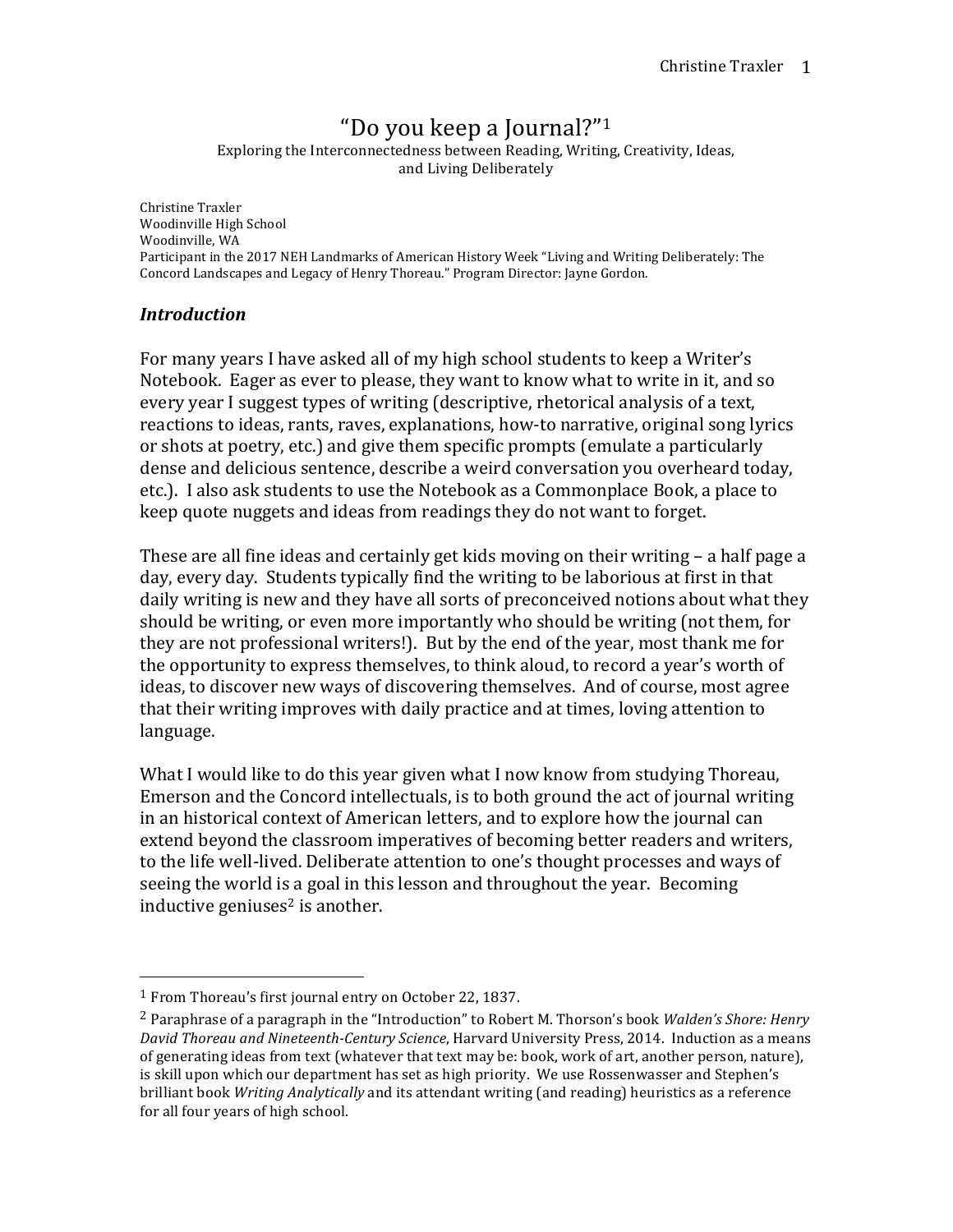## *Target Audience*

High School Juniors Class: AP English Language and Composition

#### *Context*

The summer assignment for incoming AP juniors is to read Jon Krakauer's book *Into the Wild* and to generate two question essays: one to Chris McCandless, the protagonist of the book, and one to Krakauer, the author, as a means to distinguish between the two. Students often want to analyze McCandless without acknowledging that everything we think we know about McCandless has been carefully crafted by Krakauer. Typically I will have students use those questions to write about the text to bring to our first seminar.

During our study of the book, we explore some of the authors both McCandless adored and Krakauer finds noteworthy. One such author is Henry David Thoreau. In past years I have focused mostly on Thoreau's essay "On the Duty of Civil Disobedience," and excerpts from *Walden* ("Where I lived and What I lived for," "Spring," "Conclusion," some of "Economy.") This year I want to extend our exploration of Thoreau's ideas about what it means to live deliberately, to what it means to read and write deliberately. Certainly Krakauer makes a case for McCandless' ideas being an extension of a legacy of thinkers beginning perhaps with the Transcendentalists. Both Krakauer and McCandless are readers, thinkers and writers who clearly create new ways of seeing the world, but whose ideas can also be clearly traced to a foundational philosophy.

In that first week of learning student names and dealing with all of the logistics of spending a year together, I introduce the Writer's Notebook as I discussed in the "Introduction." This year I plan to take more time introducing the journal, providing context via the texts listed below. We will explore the idea of a Journal in the context of *Into the Wild*. By the end of the book, Krakauer gives us some insight into Chris' state of mind out at Bus 142 through brief excerpts from McCandless' writing. In Chris' writing, the inductive genius emerges. His terse notes on the fauna and flora of his surroundings, what he killed for food and his list of domestic duties ("patch jeans") become the stuff that leads him to declare food "holy." Thus McCandless continues the great American tradition of journaling to discover ideas. We will rewind to that great journalist, Henry David Thoreau, and discover what perhaps journaling can mean beyond perfunctory skill building and expediency.

### *Possible Texts*

- *Into the Wild* by Jon Krakauer (summer reading common text upon entering class and upon which to begin our discussion of how interacting with ideas and creating new ones can shape our lives.)
- Excerpts from *Walden's Shore: Henry David Thoreau and Nineteenth-Century Science* by Robert M. Thorson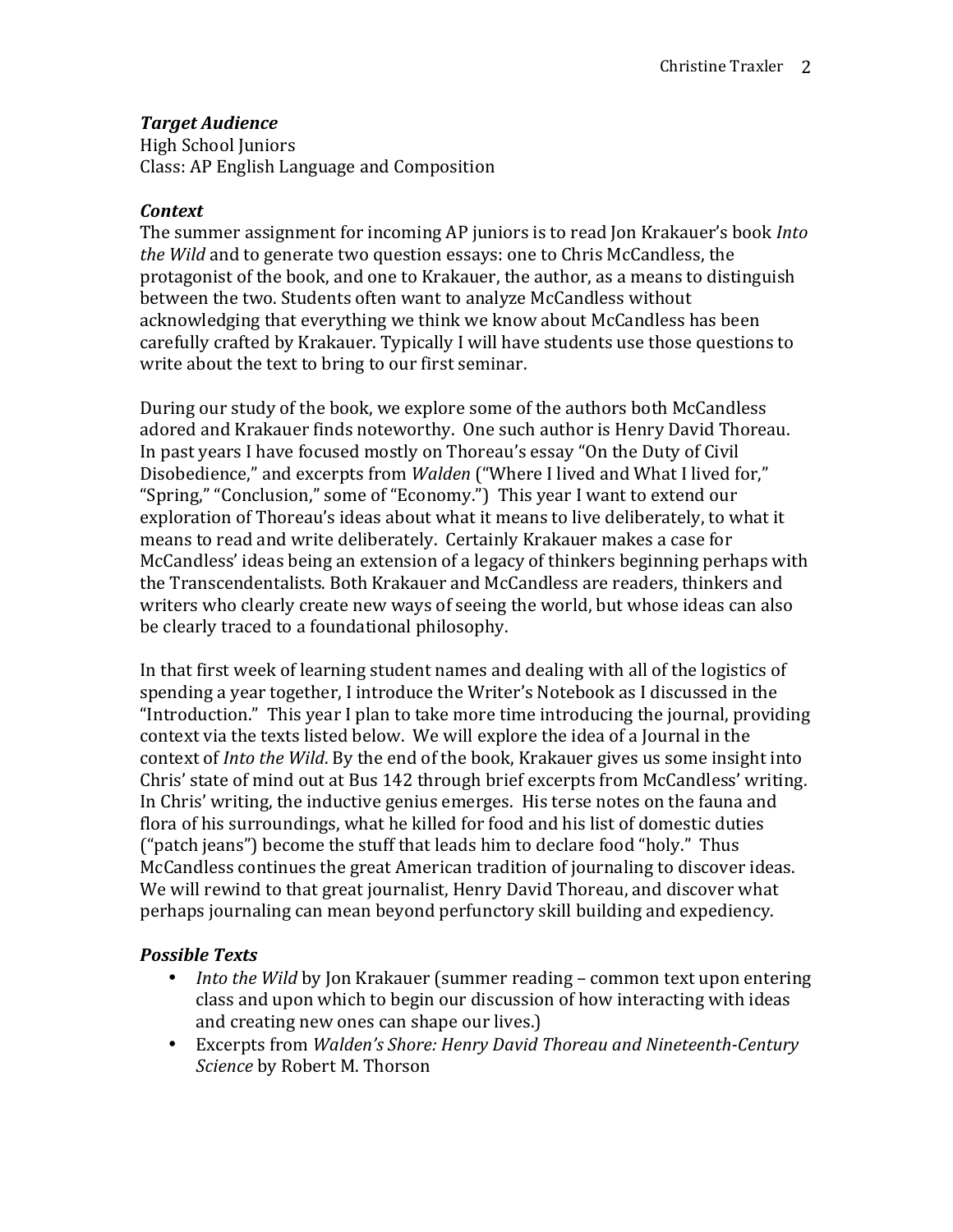- Excerpts from *Writing Analytically* by Rossenwasser and Stephen (specifically about the Commonplace Notebook, inductive reasoning, and active reading and writing)
- Excerpts (two pages) on *The Dial* literary magazine from *The Thoreau Collection of Kevin MacDonnell*, an online resource found on the website of the Walden Woods Project. The purpose for *The Dial* serves as an important historical grounding in Thoreau's peer group in Concord and the reverence they had for the freedom of expressing ideas.
- Personal Photo slide show of the Morgan Library Exhibit: "This Ever New Self: Thoreau and his Journal" (Need to create)
- First Journal entries (October November 1837) of Thoreau
- Chapter III: "Reading" from *Walden* by Thoreau
- "The American Scholar" by Emerson
- Excerpts from *First We Read Then We Write: Emerson on the Creative Process* by Robert d. Richardson

# *Ideas for Instruction/Student Participation*

- 1. After our first big Seminar on the book itself and an exploration of ideas (civil disobedience, capitalism and consumerism), we will look closely at the role books and writing have on the protagonist of *Into the Wild*, Chris McCandless.
- 2. I will discuss the week I spent in Concord seeking out Thoreau, his society, his world and his ideas.
- 3. Activate prior knowledge Free write on what it means to be a reader, a writer and the connections between reading and writing.
- 4. Slide show of Morgan Library Exhibit from my personal photos; students take notes, write impressions and what they has the most impact on their own sense of what it means to be a reader and a writer.
- 5. Post-Writing Free write: Re-read first free write. What do you want to add to your ideas about reading and writing?
- 6. Assigned readings from Thoreau, Emerson, Richardson, McDonnell, Thorsen. Seminar on all authors or one/two at a time. We may read some of these in class together and discuss as we read, reading carefully and with loving attention to language.
- 7. Discuss modern conditions for free expression. What are the cultural conversations around freedom of speech? Why might journaling be important today?
- 8. Possible assignments: